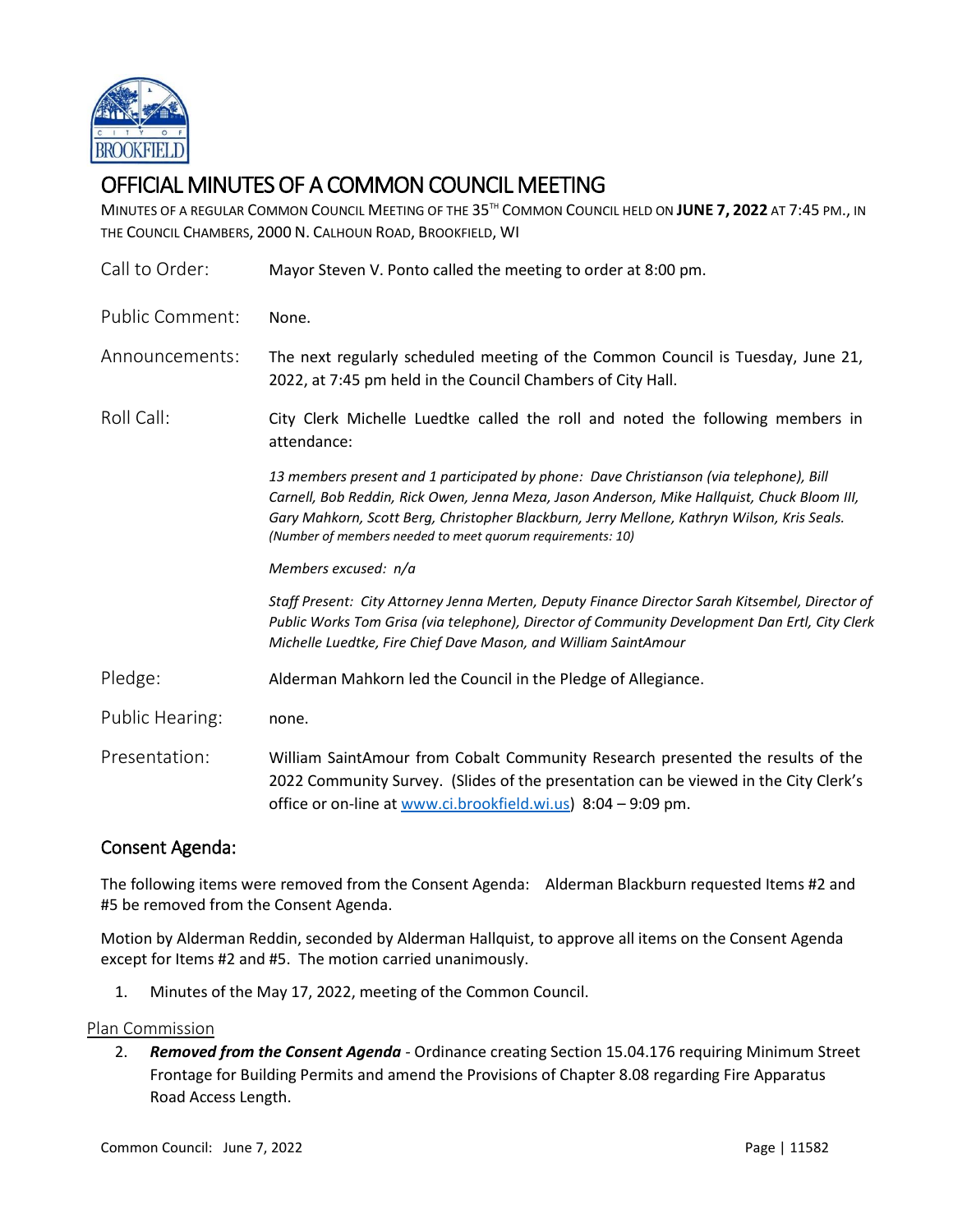#### Finance Committee

3. Vouchers exceeding \$50,000 requiring immediate action.

#### Legislative & Licensing Committee

- 4. Ordinance repealing Section 2.08.045 of the Brookfield Municipal Code, the Plan Review Board. *Ordinance No. 2800-22\**
- 5. *Removed from the Consent Agenda -* Ordinance establishing term limits for the Information Technology Subcommittee.
- 6. Resolution approving an Original Bartender/Operator license: Pamela S. Dragan. *Resolution No. 10379-22\**
- 7. Resolution approving Original Bartender/Operator license for an applicant with violations Shomari Nash. *Resolution No. 10380-22\**
- 8. Resolution approving Original Bartender/Operator license for an applicant with violations Jacquelyn E. Czarnecki. *Resolution No. 10381-22\**
- 9. Resolution denying an Original Bartender/Operator license for an applicant with violations Katie Oldenburg. *Resolution No. 10382-22\**
- 10. Resolution approving the Renewal PEDD Class B Beer and Liquor license for an applicant with a violation – Whirly Brookfield Inc., d/b/a Whirlyball, 185 S. Moorland Rd., Agent: Jeffrey S. Brown. *Resolution No. 10383-22\**
- 11. Resolution approving a Renewal Bartender/Operator license: Bobette M. Schmirler. *Resolution No. 10384-22\**
- 12. Resolution approving a Change of Agent for a Class A Beer and Liquor License premise: Ultra Mart Foods LLC, d/b/a Pick N Save #368, 17295 W. Capitol Dr., Agent: Aaron Matthews. *Resolution No. 10385-22\**
- 13. Resolution approving a Change of Agent for a Class A Beer and Liquor License premise: Ultra Mart Foods LLC, d/b/a Pick N Save #397, 15170 W. Greenfield Ave., Agent: Dawn Harder. *Resolution No. 10386-22\**
- 14. Resolution approving an Original Class B Liquor license: Biloba Brewing LLC, d/b/a Biloba Brewing, 2970 N. Brookfield Rd., Agent: Gordon T. Lane. *Resolution No. 10387-22\**
- 15. Resolution approving Renewal Alcohol Licenses for license year July 1, 2022 to June 30, 2023: *Resolution No. 10388-22\**
	- a. Class A Beer:
		- i. Brookfield Place BP, 3075 N.  $124<sup>th</sup>$  St.
		- ii. Greenfield BP, 14000 W. Greenfield Ave.
	- b. Class A Beer & Liquor:
		- i. Bar Stars Bartending Service, 200 S. Executive Dr., Suite 101
		- ii. CVS Pharmacy #6855, 17165 W. Bluemound Rd.
		- iii. Cost Plus World Market, 625 Main St.
		- iv. Danielle's Deli, 15655 W. North Ave.
		- v. Fresh Thyme Market #702, 17300 W. Bluemound Rd.
		- vi. Piggy Wiggly #118, 2315 N. 124<sup>th</sup> St.
		- vii. Sendik's Fine Foods, 18985 W. Capitol Dr.
		- viii. Target Store T-2780, 12725 W. Bluemound Rd.
		- ix. Total Wine Spirits Beer & More, 17300 W. Bluemound Rd., Suite 200
		- x. Trader Joe's #726, 12665 W. Bluemound Rd.
		- xi. Westbrook Beverage Center, 13430 W. Greenfield Ave.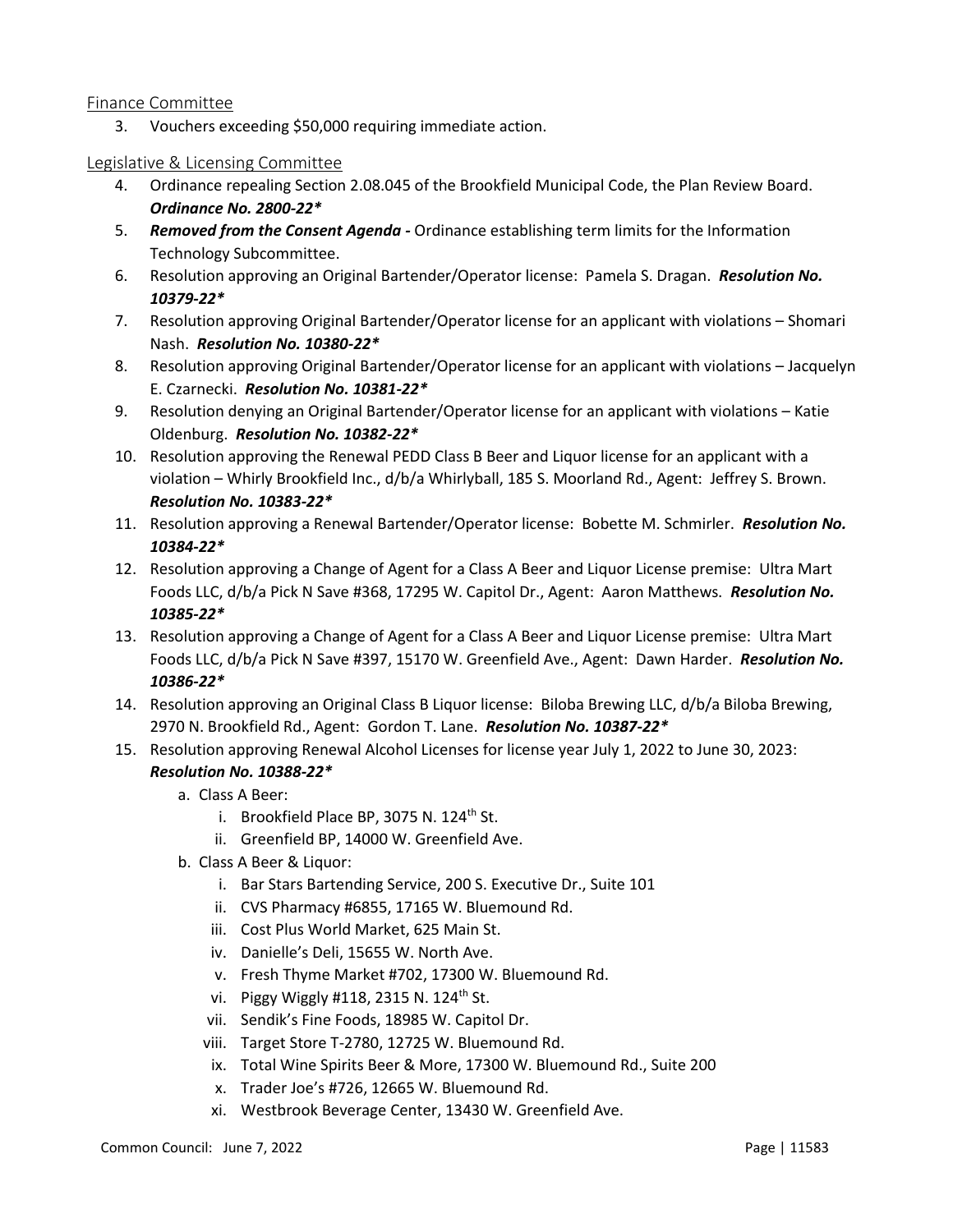- c. Class B Beer:
	- i. Brookfield Conference Center, 325 S. Moorland Rd.
	- ii. Game Shown Battle Rooms, 12565 W. Feerick St., Suite B
	- iii. Metro Cigars, 13640 W. Capitol Dr.
	- iv. The Ponds of Brookfield, 2810 N. Calhoun Rd.
- d. Class B Beer & Liquor:
	- i. American Legion Post 449, 3245 N. 124<sup>th</sup> St.
	- ii. Bar Louie, 95 N. Moorland Rd.
	- iii. Bluemound Bowl & Entertainment Center, 12935 W. Bluemound Rd.
	- iv. Bobby's Bar Great Place Good Times, 14735 W. Lisbon Rd.
	- v. Bougey's Bar & Grill, 16760 W. Greenfield Ave.
	- vi. Boulder Junction Charcoal Grill, 12550 W. Burleigh Rd.
	- vii. Bravo, 95 N. Moorland Rd., A147, D68
	- viii. Brookfield Hills Golf Course, 16075 Pinehurst Dr.
	- ix. Brookfield Indoor Soccer Complex, 19485 W. Lisbon Rd.
	- x. Brunch, 18895 W. Capitol Dr.
	- xi. CC's Elbow Room, 2850 N. Brookfield Rd.
	- xii. Café Manna, 3815 N. Brookfield Rd., Suite 100
	- xiii. Capitol Café/Grecian Inn Restaurant, 14375 W. Capitol Dr.
	- xiv. Champps Americana, 1240 S. Moorland Rd.
	- xv. Cooper's Hawk Winery & Restaurant, 15 S. Moorland Rd.
	- xvi. Devine's Lariat, 4165 N. 124<sup>th</sup> St.
	- xvii. Doubletree Milwaukee Brookfield, 18155 W. Bluemound Rd.
	- xviii. Elite Brookfield, 13825 W. Burleigh Rd.
	- xix. Embassy Suites Brookfield, 1200 S. Moorland Rd.
	- xx. Fujiyama, 17395-D W. Bluemound Rd.
	- xxi. Hilton Garden Inn Brookfield, 265 S. Moorland Rd.
	- xxii. Jake's Restaurant, 21445 Gumina Rd.
	- xxiii. Life Time Athletic, 17585 Golf Pkwy.
	- xxiv. Lou Malnati's, 15795 W. Bluemound Rd.
	- xxv. Marty's Pizza, 16680 W. Bluemound Rd.
	- xxvi. Maxim's Restaurant, 18025 W. Capitol Dr.
	- xxvii. Mr. B's A Bartolotta Restaurant, 18380 W. Capitol Dr.
	- xxviii. New Taste of India, 17115 W. Bluemound Rd., D1
	- xxix. North Star American Bistro, 19115 W. Capitol Dr., Suite 100
	- xxx. Parkside 23, 2300 Pilgrim Square Rd.
	- xxxi. Residence Inn, 765 S. Pinehurst Ct.
	- xxxii. Sharon Lynne Wilson Center for the Arts, 3270 Mitchell Park Dr.
	- xxxiii. Sheraton Brookfield/Milwaukee, 375 S. Moorland Rd.
	- xxxiv. Sluggo's Sports Pub & Grill, 12760 W. Burleigh Rd.
	- xxxv. Uncle Julio's/Savage Burrito, 245 S. Moorland Rd.
	- xxxvi. Vino Cappuccino, 2848 N. Brookfield Rd.
- xxxvii. Westmoor Country Club, 400 S. Moorland Rd.
- xxxviii. Wonita Sushi Seafood and Bar, 1260 S. Moorland Rd.
- e. Class B Beer & C Wine:
	- i. Had's Indian Cuisine, 2345 N.  $124<sup>th</sup>$  St.
	- ii. Portillo's Hot Dogs, 17585 W. Bluemound Rd.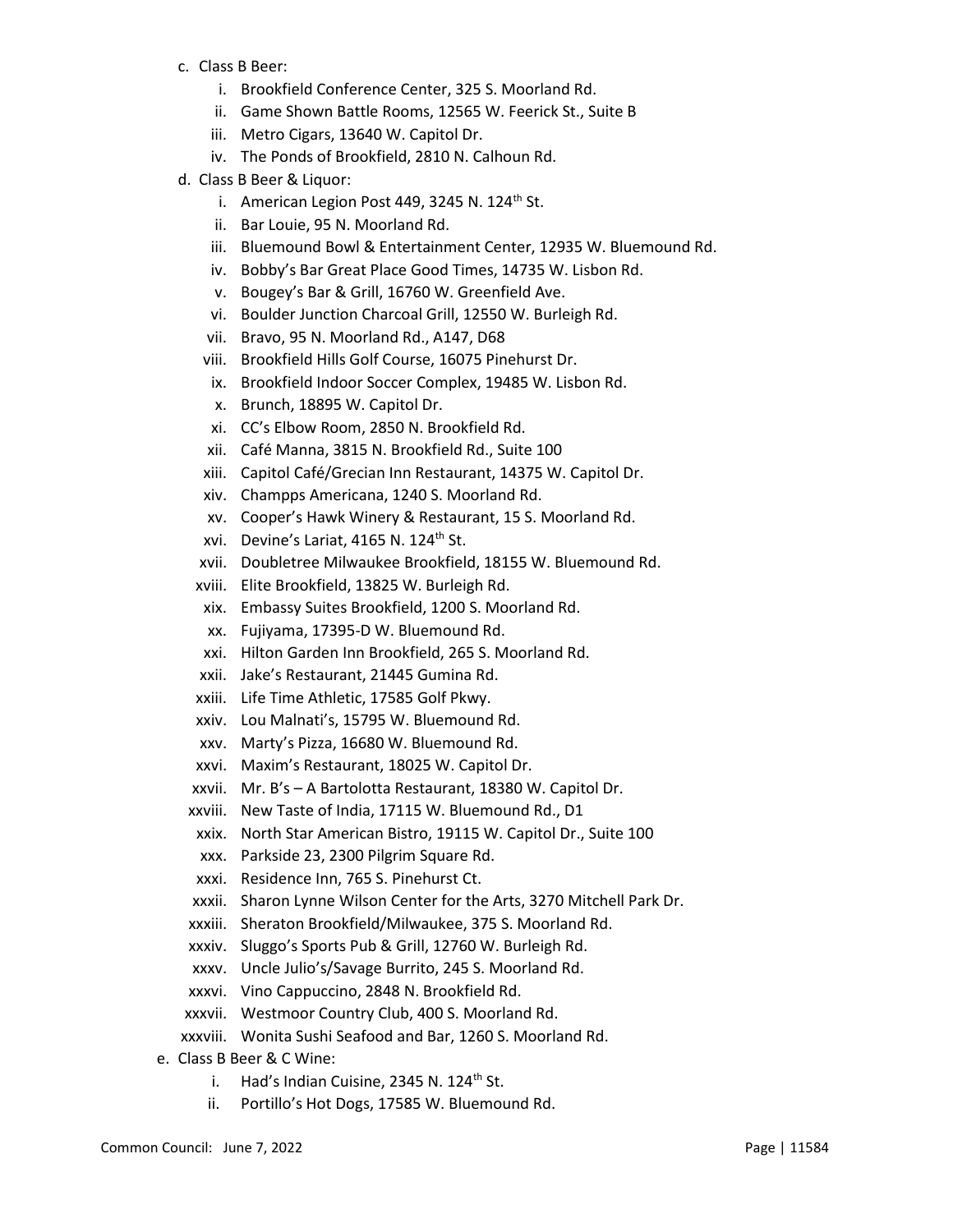- f. Class C Wine:
	- i. The Jar, 200 N. Moorland R
- g. PEDD Class B Beer & Liquor:
	- i. Movie Tavern, 175 S. Moorland Rd.
- h. Reserve Class B Beer & Liquor:
	- i. Buffalo Wild Wings, 16750 W. Bluemound Rd., Suite B
	- ii. Krause Food Service, 21600 W. Capitol Dr.
	- iii. Mitchell's Fish Market, 275 N. Moorland Rd.
	- iv. Wasabi Sushi Lounge, 95 N. Moorland Rd.

### Council as a Whole

- 16. Resolution appointing John Hubert and Alan Nosbusch to the Information Technology Subcommittee for a 2-year term expiring April 14, 2024, and appointing Mushir Hassan to the Economic Development Committee to fulfill a term expiring January 2, 2024. *Resolution No. 10389-22\**
- 17. Resolution commending Frank Pawlicki upon his retirement from the City of Brookfield Highway Division for nearly 9 years of service. *Resolution No. 10378-22\**

#### NON-Consent Agenda: Items Removed from Consent (if applicable):

18. Act on any items removed from the consent agenda as necessary:

#2. Motion by Alderman Mahkorn, seconded by Alderman Owen, to adopt the Ordinance creating Section 15.04.176 requiring Minimum Street Frontage for Building Permits and amend the Provisions of Chapter 8.08 regarding Fire Apparatus Road Access Length. A roll call vote was taken and carried Ayes 12, No's 1, Abstention 1 with Alderman Blackburn voting no and Alderman Wilson abstaining. *Ordinance No. 2799-22\**

#5. Motion by Alderman Mahkorn, seconded by Alderman Bloom, to adopt the Ordinance establishing term limits for the Information Technology Subcommittee. A roll call vote was taken and carried unanimously. *Ordinance No. 2801-22\**

**Closed Session Notice**: **The Common Council for the City of Brookfield may vote to go into closed session for Item #19 for the purpose to deliberate and confer with City staff on the counteroffer received for the sale of property located adjacent to 3335 Parkside Drive. A closed session for these purposes is authorized pursuant to Wis. Stats. Section 19.85(1)(e), which authorizes a governmental body, upon motion duly made, seconded, and approved upon by the majority of the members present as required under Wis. Stats. Sec. 19.85(1), to meet in closed session to conduct other specified public business whenever competitive or bargaining reasons require a closed session. Upon conclusion of the closed session, the Common Council will reconvene in open session, pursuant to Wis. Stat. Sec 19.85(2), for possible additional discussion and action concerning any matter discussed in closed session or further business on the agenda. Persons attending or potentially attending the closed session would be Common Council members, Mayor, City Attorney, Director of Public Works, Director of Finance and Administration, and/or their staff designees.**

Motion by Alderman Mahkorn, seconded by Alderman Reddin, to convene into Closed Session pursuant to Wis. Stats. Section 19.85(1)(e), for the purpose to deliberate and confer with City staff on the counteroffer received for the sale of property located adjacent to 3335 Parkside Drive (Item #19). Motion carried unanimously. 9:21 pm.

Motion by Alderman Mahkorn, seconded by Alderman Blackburn, to reconvene into Open Session pursuant to Wis. Stats. Section 19.85(2) for possible additional discussion and action concerning any matter discussed in closed session or further business on the agenda. 9:44 pm.